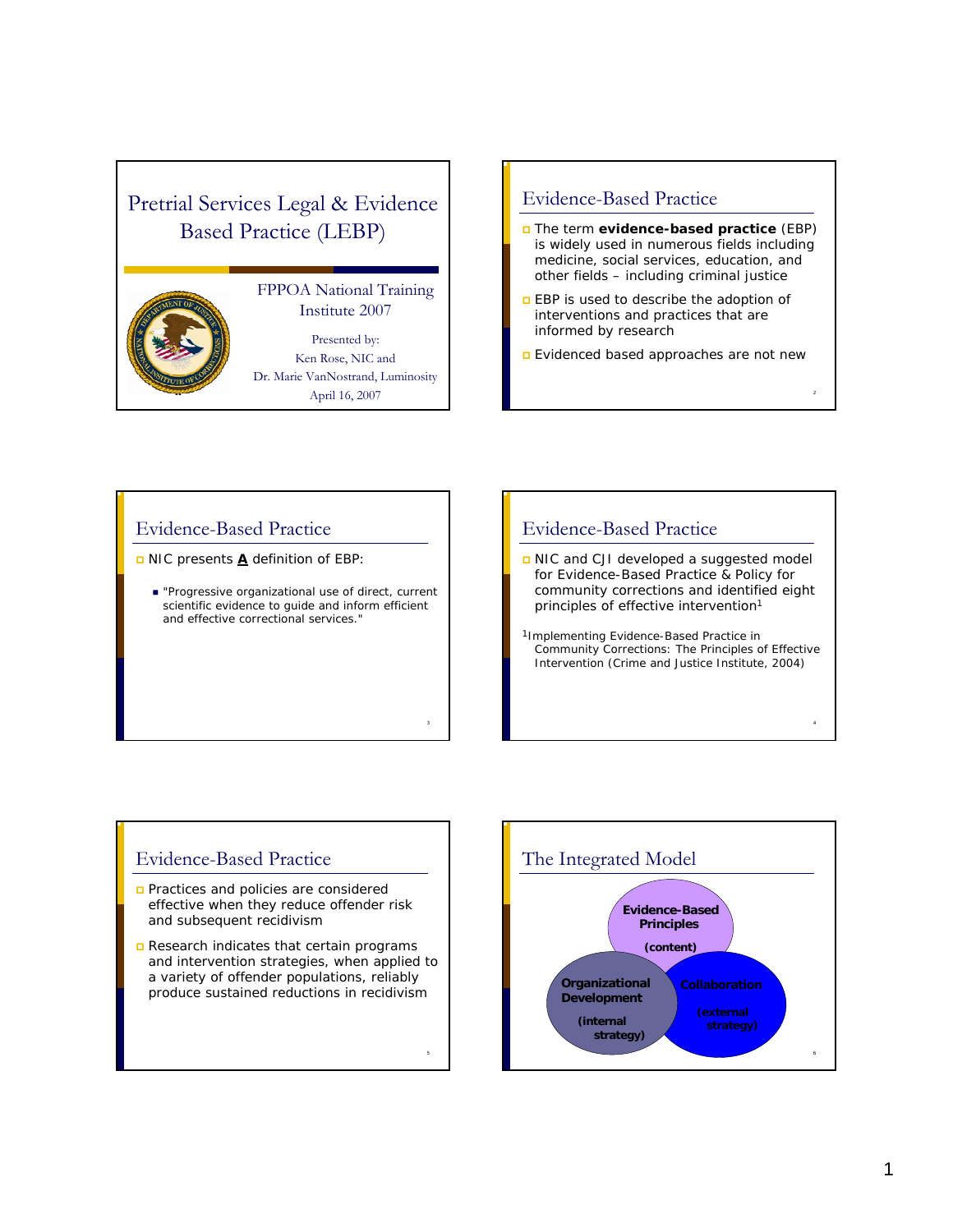### 8 Principles of Effective Intervention

- Assess Actuarial Risk/Needs
- 2. Enhance Intrinsic Motivation
- 3. Target Interventions risk, need, responsivity, dosage, treatment
- 4. Skill Train with Directed Practice use cognitive behavioral treatment methods
- 5. Increase Positive Reinforcement
- 6. Engage Ongoing Support in Natural **Communities**
- 7. Measure Relevant Processes/Practices

7

8. Provide Measurement Feedback <sup>8</sup>

## Pretrial Services

- $\Box$  There are 3 primary distinctions between Pretrial Services & Community Corrections
	- 1. Pretrial Services practices must be consistent with the pretrial legal foundation – the framework within which Pretrial Services programs must operate
		- Six critical principles that serve as the legal foundation
		- **There are other legal protections not included** for the purposes of guiding programs

### Pretrial Services

**D** Pretrial Legal Foundation

- **Presumption of Innocence**
- Right to Counsel
- Right Against Self-incrimination
- Right to Due Process of Law
- Right to Equal Protection Under the Law
- Right to Bail that is Not Excessive Presumption of release on least restrictive terms and conditions with an emphasis on non-monetary terms

prior to trial or without trial the carefully limited "In our society liberty is the norm and detention exception" (U.S. v. Salerno, 1987)

### Pretrial Services

- $\Box$  There are 3 primary distinctions between Pretrial Services & Community Corrections
	- 2. The legal status of the person [pretrial defendant vs. convicted offender]
	- "The rationales of rehabilitation and punishment often applied to convicted persons are inappropriate and inapplicable to pretrial defendants" (U.S. v. Cramer - U.S. Court of Appeals 5th Circuit, 1971)

### Pretrial Services

- There are 3 primary distinctions between Pretrial Services & Community Corrections
	- 3. The intended outcomes of the programs are different [court appearance and community safety pending trial vs. reduce recidivism]
	- 11 "The post-conviction field seeks to impact longterm criminal behavior while the pretrial field is limited to impacting criminal behavior and court appearance solely during the pretrial stage" (VanNostrand, 2007) <sup>12</sup>

### Legal & Evidence Based Practice

Pretrial Services Legal and Evidence Based Practice (LEBP) –

interventions and practices that are consistent with the pretrial legal foundation, applicable laws, and methods research have proven to be effective in decreasing failures to appear in court and danger to the community during the pretrial stage

2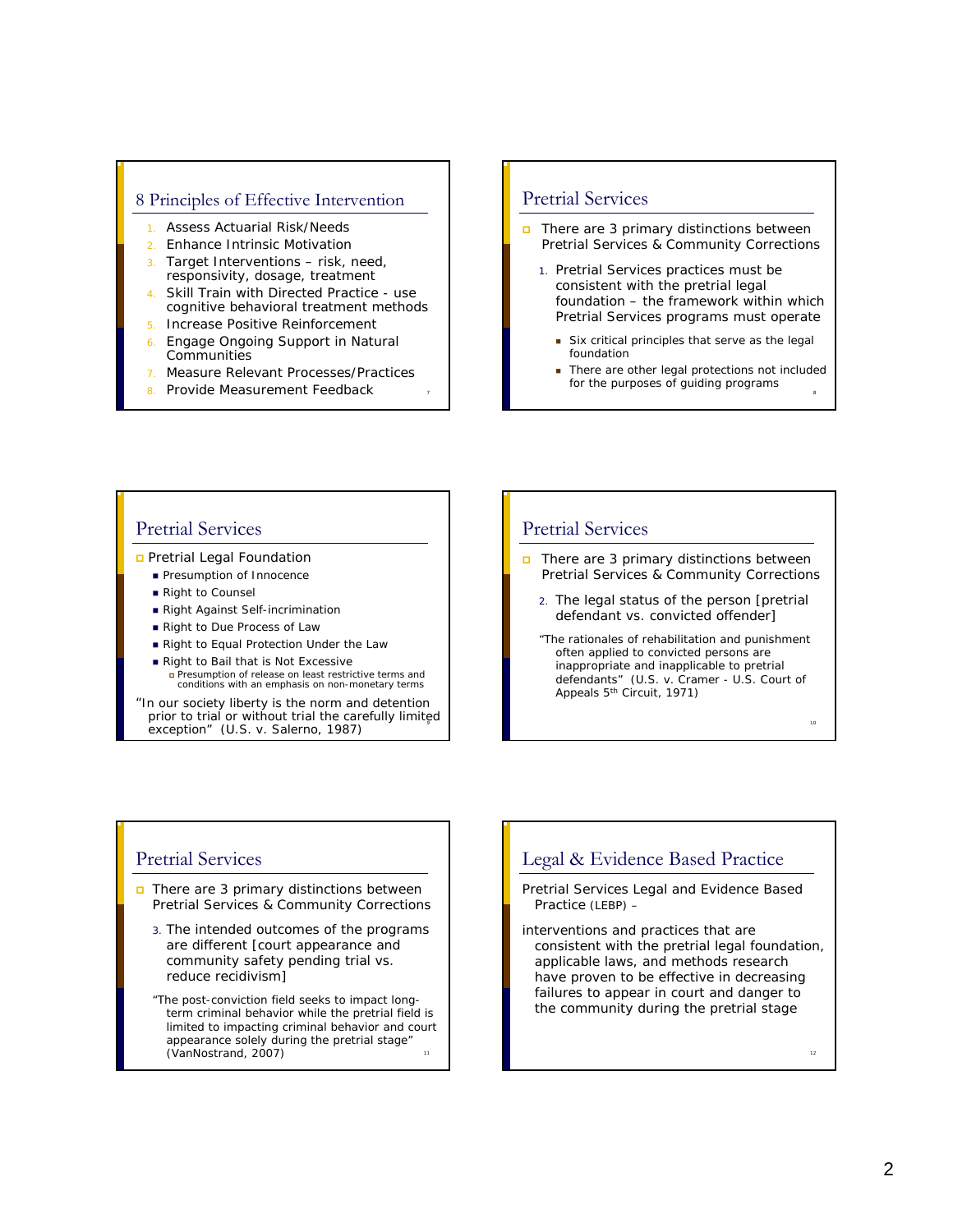## Legal & Evidence Based Practice

Pretrial Services Legal and Evidence Based Practice (LEBP) –

The term is intended to reinforce the uniqueness of the field of pretrial services and ensure that criminal justice professionals remain mindful that program practices are often driven by law and when driven by research, they must be consistent with the pretrial legal foundation

13

15

### Pretrial Services LEBP

- **Pretrial Services Legal and Evidence Based Practice** is a developing approach
- NIC and CJI are in the process of publishing a document about Pretrial Services LEBP and a review and consideration of the applicability of the 8 principles of effective intervention identified for community corrections to the pretrial services field  $2$
- 2Legal and Evidence Based Practices: Application of Legal Principles, Laws, and Research to the Field of Pretrial Services (Crime and Justice Institute, 2007 – publication pending release)

### Pretrial Services LEBP

**Pretrial Services LEBP relate primarily to** 

- Risk Assessment
- **Bail Recommendation**
- Supervision
- Review and consideration of the applicability of the 8 principles of effective intervention identified for community corrections to the pretrial services field

### Pretrial Services LEBP

#### Risk Assessment

- Purpose identify the likelihood of failure to appear and danger to the community posed by a defendant during the pretrial stage
- Common research based predictors

#### Current charge(s)

- Outstanding warrants at arrest
- Pending charges at arrest
- Active community supervision at time of arrest
- History of criminal convictions
- History of failure to appear

1

- **History of violence**
- Residence stability
- Community ties
- History of substance abuse

16

### Pretrial Services LEBP

#### Risk Assessment

 **A pretrial risk assessment instrument should be proven through research to predict pretrial failure [risk of failure to appear and danger to the community pending trial]** – A pretrial risk assessment instrument should be validated to ensure it is an accurate predictor of pretrial failure in the community or communities in which it is

17

### Pretrial Services LEBP

#### Risk Assessment

being applied.<br>
18 defendants; frequently minorities and the poor. **The instrument should equitably classify defendants regardless of their race, ethnicity, gender, or financial status** –An instrument may accurately predict pretrial risk generally, but may also over-classify defendants of a particular race or socioeconomic status. Over-classification involves the classification of a group of defendants into higher risk levels than the actual risk level of the group. The result of such over-classification is the unequal and unfair treatment of certain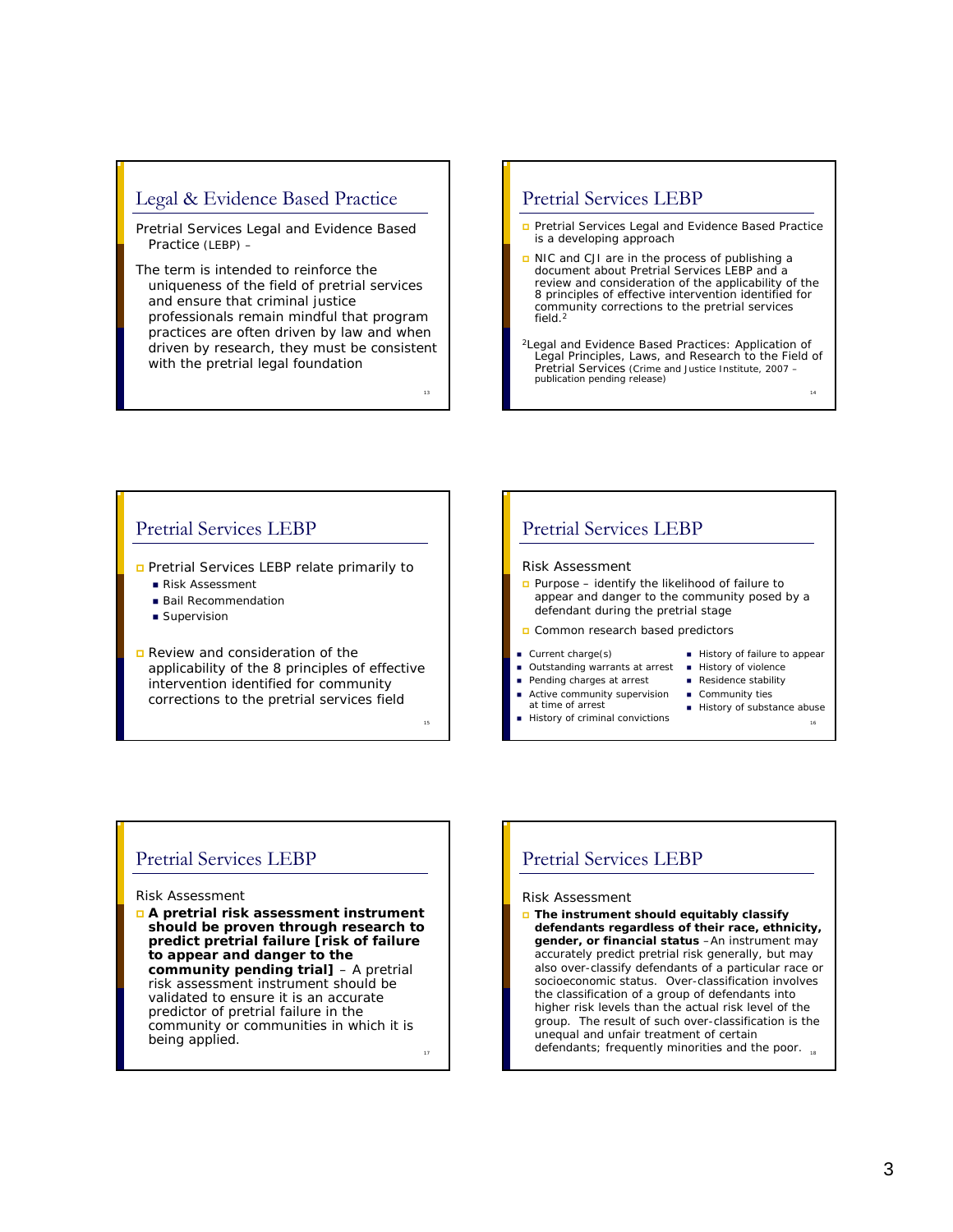### Pretrial Services LEBP

#### Risk Assessment

19 **Factors utilized in the instrument should be limited to those that are related either to risk of failure to appear or danger to the community pending trial** –Factors that are often considered for post-conviction offenders, such as those related solely to recidivism or criminogenic needs, which do not demonstrate a relationship to predicting pretrial risk should be excluded from pretrial risk assessment instruments.

### Pretrial Services LEBP

### Risk Assessment – status

- Several county/city specific and one state study conducted over past 30 years
- No "off the shelf" instrument that meets the criteria listed previously
- Significantly more research needed
	- The nature and severity of the danger to the community being assessed
	- **Potential portability of an instrument**

<sub>22</sub>

### Pretrial Services LEBP

Pretrial Risk Assessment contrasted with 2 related principles of effective intervention

**Principle One: Assess actuarial risk/needs** 

Programs are encouraged to develop and maintain a complete system of ongoing offender risk screening/triage and needs assessments. Screening and assessment tools that focus on dynamic and static risk factors, profile criminogenic needs, and have been validated on similar populations are preferred.

21

 $2<sup>3</sup>$ 

### Pretrial Services LEBP

- Similarity encouraged to utilize actuarial risk assessment instruments which have been validated on similar populations
- $\Box$  Distinctions intended outcome of instruments and limitation of instrument factors to those that are related either to risk of failure to appear or danger to the community pending trial

### Pretrial Services LEBP

### **Principle Three: Target Interventions**

- Risk Principle: Prioritize supervision and treatment resources for higher risk offenders.
- Need Principle: Target interventions to criminogenic needs
- Responsivity Principle: Be responsive to temperament, learning style, motivation, culture, and gender when assigning programs.
- Dosage: Structure 40-70% of high-risk offenders' time for 3-9 months.
- Treatment: Integrate treatment into the full sentence/sanction requirements.

treatment resources for higher risk offenders

Pretrial Services LEBP

 Target offenders with higher probability of recidivism

Risk Principle: Prioritize supervision and

- **Provide most intensive treatment to higher risk** offenders
- **n** Intensive treatment for lower risk offenders can increase recidivism
- **Appears consistent with pretrial services**

24